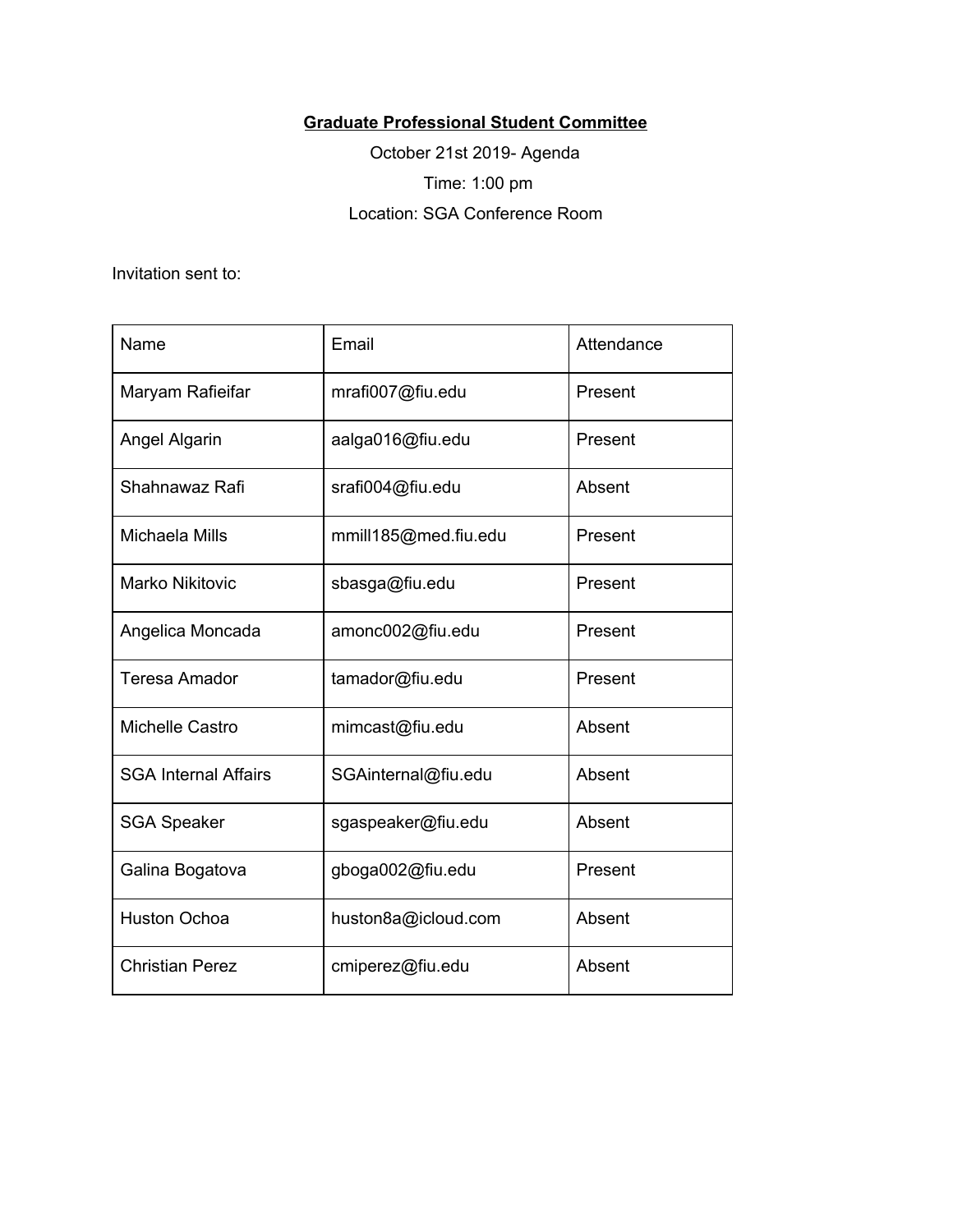For this meeting we will address the following points:

- 1. GradSkeller
	- a. Marko gave publications the brochure. \$30 for 50 brochures
	- b. Get CAPS confirmed
	- c. Schedule massage chairs
	- d. Gradskeller needs to get published on Panther Connect
	- e. Food:
		- i. Formal purchase order from Shahnawaz is needed by Angel
		- ii. Final food options:
			- 1. Shahnawaz: 1 large tray and a small one of halal chicken biryani
			- 2. Publix: 2 tray of veggie platter, 2 trays of fruit, 3 sandwich platters, Pepsi, water, cutlery,
			- 3. Costco: napkins, plates, cups
		- iii. Giveaways:
			- 1. Reusable bags, phone wallet, stickers
			- 2. Teresa will get back to us on the company for the reusable bags
- 2. Special request for appeal from medical students:
	- a. Appeal: increasing the funding approved for travel to the AAP National Conference there has been an exponential increase in the prices since the time of submission
	- b. New Orleans conference
	- c. Each of them needs a different amount to be allocated
	- d. Angelica will email them with the decision. CC Teresa, Michaela, Michelle
	- e. Motion to allocate \$300 to increase the funding necessary for their new flight prices:

| Name             | Email            | Vote   |
|------------------|------------------|--------|
| Maryam Rafieifar | mrafi007@fiu.edu | v      |
| Angel Algarin    | aalga016@fiu.edu | v      |
| Shahnawaz Rafi   | srafi004@fiu.edu | Absent |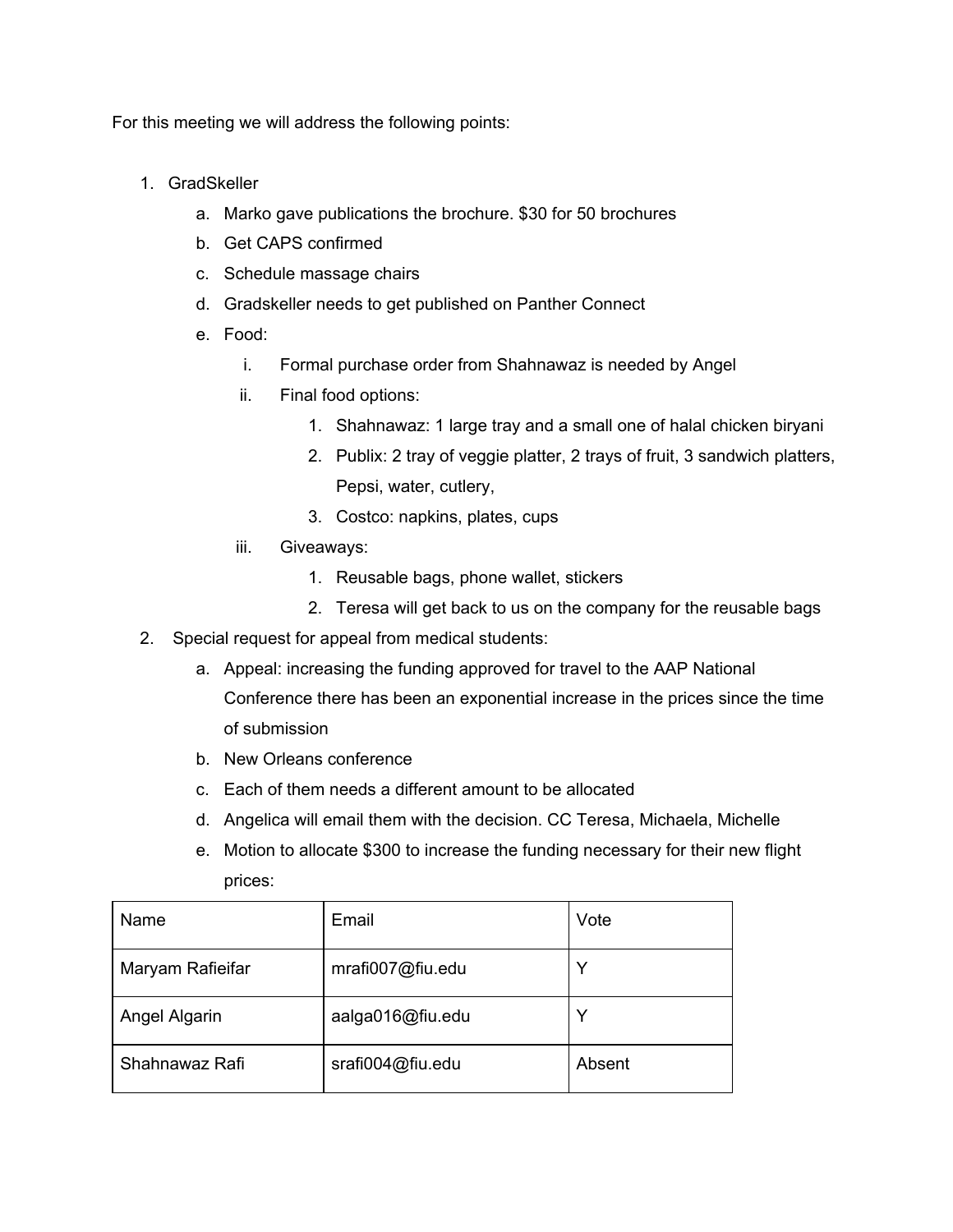| Michaela Mills         | mmill185@med.fiu.edu | Abstain |
|------------------------|----------------------|---------|
| <b>Marko Nikitovic</b> | sbasga@fiu.edu       |         |
| Angelica Moncada       | amonc002@fiu.edu     |         |

## Motion Passed

Unfinished business:

- 3. GSAW
	- a. Discuss and decide on dates for the call for abstract submission and the deadlines
	- b. Date of the event: week of March 30, 2020
	- c. Attracting undergrads and grads to the event
- 4. Office of Admissions event to promote all Master's programs (Maryam's email)
	- a. event on January  $30<sup>th</sup>$  from 1:00 PM to 3:00 PM in GC
	- b. Need five to six graduate students that would be interested in being part of a student Q&A panel about their experience as an FIU grad school student
	- c. Two students that would like to be interviewed on their experience as a part of the promotional materials that we will be sending out to students (Quick interview, 4 to 5 questions on your program and academic experience with a photo. Preferably a humanities student and a STEM student to get differing perspectives)
- 5. Co-sponsoring Angel's proposed bill supporting increased availability of free femenine products
- 6. GAB Maryam's attendance
	- a. issues raised by UGS:
		- i. Mental health issues for graduate students in the form of workshops, programs, etc. (Business School has a meditation program initiated and run by students)
		- ii. Maternity leave for GA and RA students
		- iii. Ways to better communicate with graduate students